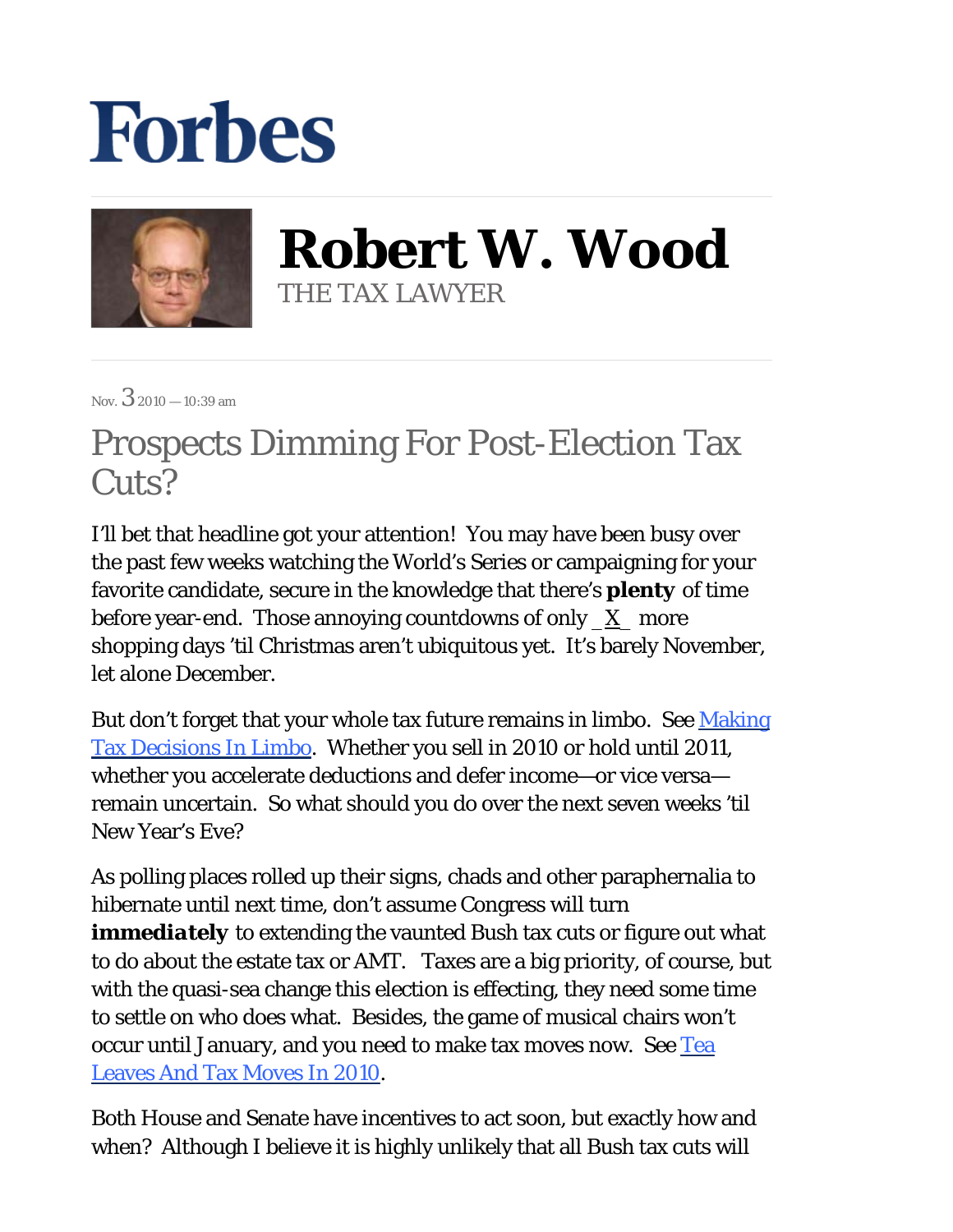be allowed to entirely expire, one big question is whether the 15% capital gain tax rate will stick for all or only some. The President's plan calls for extending the 15% rate only for couples having less than \$250,000 in joint income or \$200,000 alone. If you make less, your long term capital gain rate will probably remain 15% regardless of whether you sell in 2010 or 2011.

If Congress were to let the Bush cuts expire in December the long term capital gain rate for most people would be 20% in 2011. Yet if you sell an asset you've held for more than five years your rate would only be 18%. For higher income taxpayers, the choices are tougher and the possibilities more complex.

If the Bush tax cuts are extended for everyone, you'll pay 15%. If the President's plan passes, joint filers with taxable income above \$250,000 will pay a 20% long term capital gain rate. If the Bush rates simply expire, your rate will be 20%, or 18% if you held the asset for more than five years.

**AMT Exemption Extender***.* Another biggie is the AMT. In fact, I would argue it is a far larger issue than the capital gain rate or the spread between 35% and 39.6%. One report suggests that given the Bush tax cut treatment of AMT, four million people paid AMT in 2009. If something's not done, approximately 29 million people will pay AMT in 2010. See Tax Cuts to Dominate Lame-Duck Congress. Those are staggering figures. Anyone who has seen a tax bill skyrocket due to AMT despite copious deductions should watch this one very closely.

**Estate Tax Rebirth.** Then there is the death tax. The last estate tax legislation—a type of band-aid bill passed way back in 2001—called for reductions in the estate tax each year until December 2009, no estate tax in 2010, followed by a return to 2001 law in 2011! Back in 2001, *everyone* knew some type of legislative compromise would be worked out between 2002 and 2009. That *seemed* plenty of time to iron out differences between Republicans and Democrats.

Instead, those who died with big estates in 2010 may be home free, especially since an attempted retroactive estate tax for 2010 deaths at this late date seems more and more unlikely. See How Steinbrenner